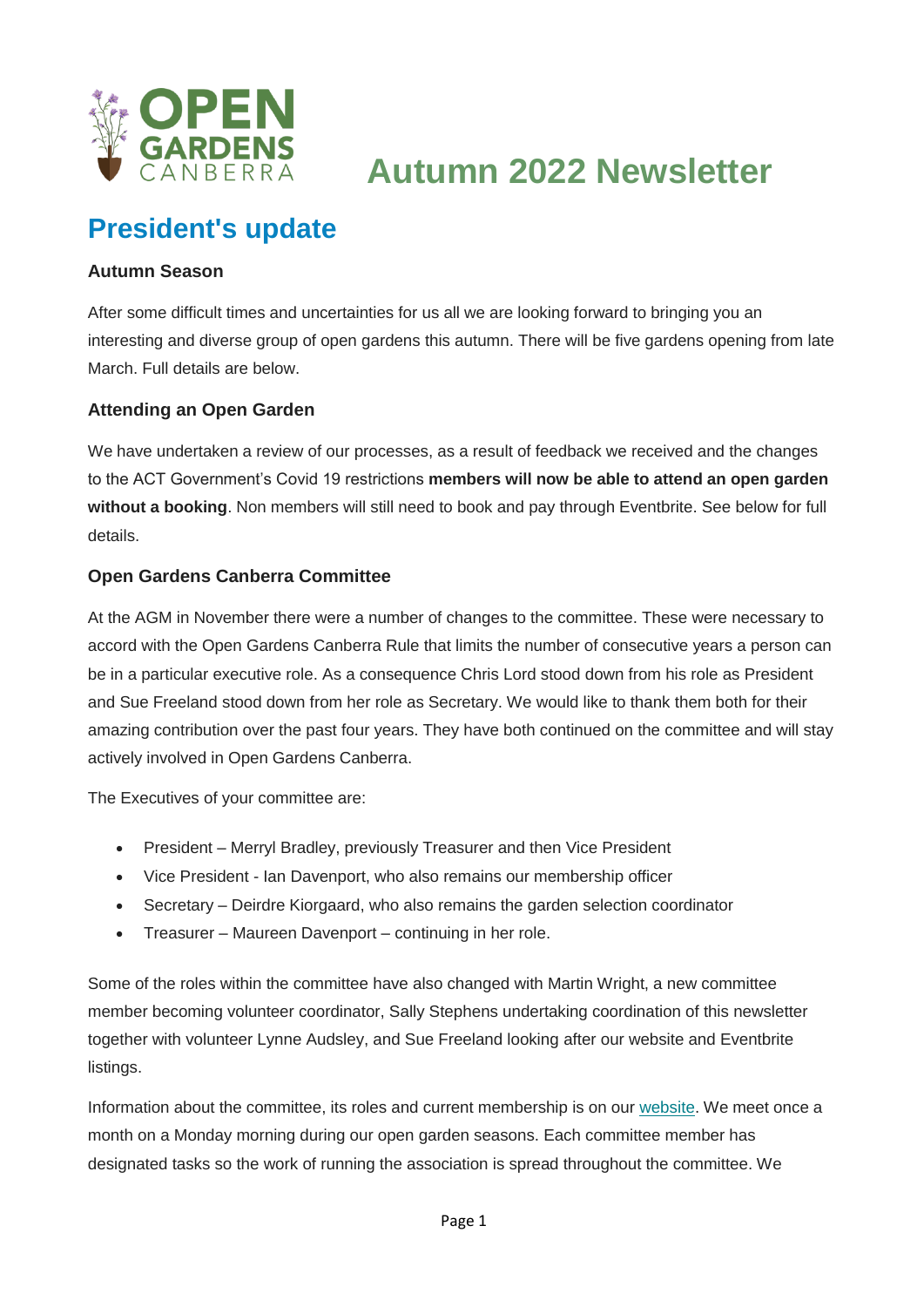currently have two vacancies on the committee and would welcome any interest in joining us. If you are interested send an email to [president1@opengardenscanberra.org.au](mailto:president1@opengardenscanberra.org.au?subject=Committee%20position%20expression%20of%20interest)

### **Call for applications for an Open Gardens Canberra Grant**

Open Gardens Canberra remains in a good financial position and would like to continue to fund some projects that meet our core values. We have allowed \$2,500 in our budget for the remainder of this financial year for such a project and are calling for applications from individuals, community groups or small incorporated associations. Your project should meet the criteria on the [application form.](https://opengardenscanberra.us11.list-manage.com/track/click?u=7d2d342524d7c279c39f6bca2&id=27581daa68&e=7a43c8cbf8) Please submit your application to [president1@opengardenscanberra.org.au](mailto:president1@opengardenscanberra.org.au?subject=Application%20for%20Open%20Gardens%20Canberra%20Grant) by 30 March 2022. We will assess the applications and enter into an agreement with the successful applicant with a view to the funds being paid by 30 June 2022.

Types of projects that could be considered include but not limited to:

- Projects that will enhance a streetscape
- Projects that will improve the garden experience for the disabled
- Garden education projects
- Making open gardens available to a wider audience through technology.

## **Attending an Open Garden**

#### **Members**

Attendance at an open garden for financial members is free. You are a financial member if your membership renewal date is on or after 30/6/2022.

**Financial members no longer need to book to attend an open garden.** When you attend an open garden, go to reception where the volunteers will check your membership status and mark your attendance on the membership list. We need a record of the number of members who attended as we use this to calculate the payment to the garden owner.

#### **Non Members**

All non members or members who have not renewed their membership will need to book and pay to attend an open garden through Eventbrite. Entry continues to be \$10.00 for each open garden. We are maintaining this process as it is easier for our volunteers on reception and, we believe, easier for attendees. Attendees will be able to book for either Saturday or Sunday, there will be no time slots.

To book your ticket, click on the Eventbrite link for each of the 26-27 March open gardens below. We will let you know when bookings are available for future gardens.

The link will take you to the booking page, select the date and time you would like to attend. Enter your details and online payment.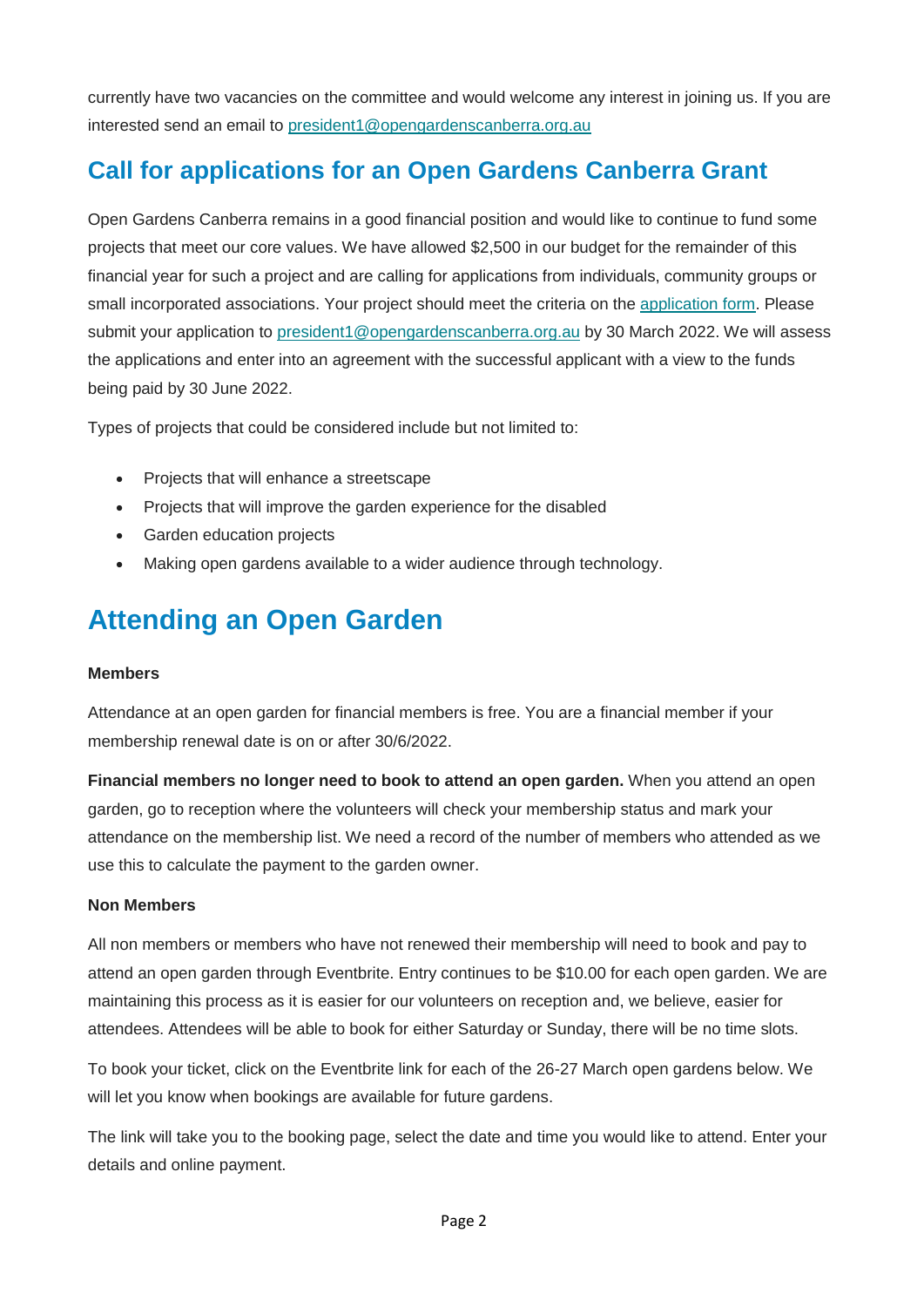Don't forget to bring your tickets with you to the open garden. Either print them out or use the Eventbrite app.

You can join Open Gardens Canberra or renew your membership through [Join It](https://opengardenscanberra.us11.list-manage.com/track/click?u=7d2d342524d7c279c39f6bca2&id=54c216315c&e=7a43c8cbf8) our membership management system.

## **Membership**

The revised process for attending the Autumn Open Gardens is well detailed above. In a nutshell, if you are a financial member just go to the garden(s) of your choice.

You can check your membership status on [Join It](https://opengardenscanberra.us11.list-manage.com/track/click?u=7d2d342524d7c279c39f6bca2&id=2e6f7003ba&e=7a43c8cbf8) and make your payment on line before you go to the garden if not financial to the 30 June 2022 at least.

The volunteers at the gate will have a current financial members list as at around 48 hours before the 10am Saturday opening. If you renew inside this period please bring proof of payment with you either on paper or your smartphone.

## **Autumn 2022 garden openings**

Our next season will soon be under way, and details of the gardens are on the [Open Gardens Canberra](https://opengardenscanberra.us11.list-manage.com/track/click?u=7d2d342524d7c279c39f6bca2&id=541eb3e114&e=7a43c8cbf8) website already. Eventbrite bookings for non-members only will open at least a month before each open garden.

# **26 - 27 March 2022**

### [Mediterranean Garden](https://opengardenscanberra.us11.list-manage.com/track/click?u=7d2d342524d7c279c39f6bca2&id=848e757616&e=7a43c8cbf8) *37 Malloy St, Cook, ACT*

Set well back from the street this garden combines a sustainable productive vegetable garden (with automated wicking beds and a very special chicken run) and a hedged cottage garden. The garden rooms include a lovely shaded front courtyard complete with pizza oven constructed by the owner, who has also painted several murals of the birds which frequent the garden.

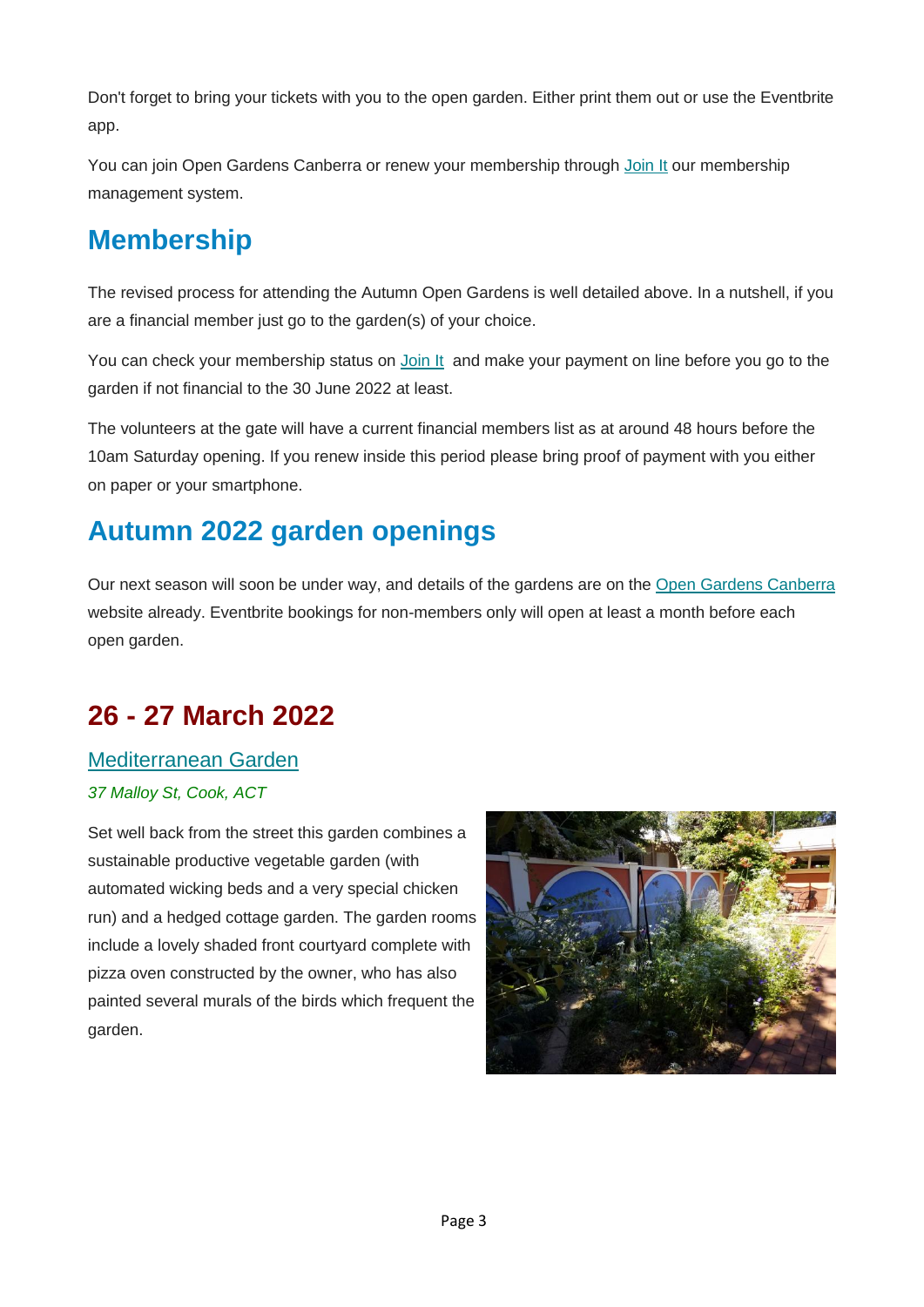### [Davenport Garden](https://opengardenscanberra.us11.list-manage.com/track/click?u=7d2d342524d7c279c39f6bca2&id=e285df4865&e=7a43c8cbf8)

#### *31 Bainton Cres, Melba ACT*

The owners have established this large mature suburban garden over the last 25+ years. It is designed to provide colour and interest all year round. Natives and exotics combine to create a gardener's garden. Entry is up a battleaxe driveway to a sloping  $\frac{1}{4}$  hectare block which backs on to Mt Rogers Reserve in Melba. A large Yellow Box tree is a drawcard for many bird species living in the area. There are a number of bird baths, fountains and sculptures.The owners will be delighted to discuss their garden, features, and systems with visitors.



### **9 - 10 April 2022**

#### [G and J's Garden](https://opengardenscanberra.us11.list-manage.com/track/click?u=7d2d342524d7c279c39f6bca2&id=7819e7a9f3&e=7a43c8cbf8)

#### *2 Raoul Place, Lyons ACT*

Set on a large sloping block with spectacular views this garden has been developed over more than 20 years. Initially designed as a formal garden of stone terraces and hedges of box and camelias, the garden is transitioning to a more relaxed style as the owners incorporate native plants into the mix. A paved area near a pond provides a pleasant place to sit and view a series of weeping cherries which burst into blossom in spring. In the autumn the garden is filled with colour from deciduous trees.



#### [Garran Gem](https://opengardenscanberra.us11.list-manage.com/track/click?u=7d2d342524d7c279c39f6bca2&id=76be44bc85&e=7a43c8cbf8)

#### *2 Richardson St, Garran ACT*

Planting almost everything from tube stock, in around 10 years the owners have created a garden that is as private as possible, bird attracting, and most importantly family friendly for three growing boys to use and enjoy. Enclosed by an "awabuki viburnum" hedge, the garden includes pear trees, hebes, azaleas, crepe myrtles, lavenders, and many other ground covers and bird attracting shrubs as well as herbs for cooking.



Page 4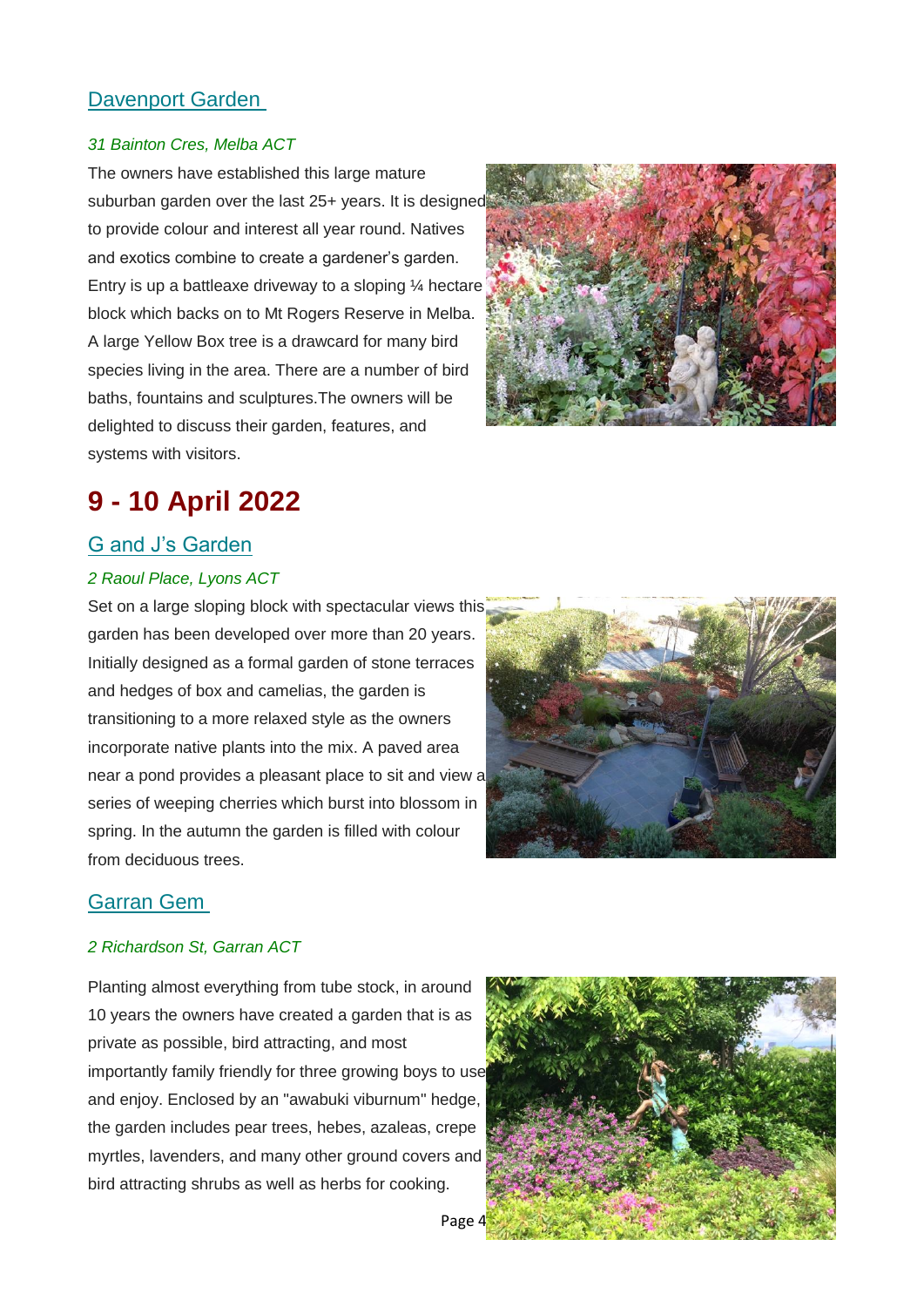Garden statues, art, sitting areas, fire pit, stepping stones, and a hand painted feature wall by a local artist Jon Voir, entice the visitor to explore the grounds.

## **30 April - 1 May 2022**

### **[Kathleen](https://opengardenscanberra.us11.list-manage.com/track/click?u=7d2d342524d7c279c39f6bca2&id=823fede51c&e=7a43c8cbf8)**

#### *21 Downey St, Karabar, Queanbeyan, NSW*

This older, traditional cottage garden has been transformed over the last 9 years into a Japanese style garden, dominated by the canopy of deciduous trees. Interest is stimulated by the series of walks and constructed traditional features which provide changing views of the mix of species, emphasising foliage, colour, form and textures. There is also the productive zone on the east side of the house, 'Ned's Garden' (owner's German Shepherd) featuring leafy greens,



herbs, fruit trees and a wicking bed. The tree fernery is close by.

### **Volunteers - a new face**

Sally Stephens is handing over the coordination of the volunteers at open gardens to Martin Wright. These volunteers are the backbone of the organisation and their praises cannot be sung loudly enough! We always need new volunteers, as some move away or retire!

Here are some words from Martin:

G'day Open Garden enthusiasts and in particular Open Garden Volunteers. I joined the OGC Committee this year and put my hand up to take over as Volunteer Coordinator from Sally, who has been doing the job admirably for a number of years.

I have compiled a list of 81 current Volunteers from the membership list and have recently e-mailed you to request your presence at one or more of the upcoming 5 open gardens, which are detailed elsewhere in this newsletter. 81 might sound like a large number but I have been informed that it is usually the same small group of faithfuls who actually turn up on the day.

Don't be bashful about volunteering if this will be your first time as you will be given written instructions and be paired with a seasoned volunteer who will be able to show you the ropes on the day.

I look forward to being inundated with requests to help out.

If you wish to add yourself to the volunteers list, contact Martin on [info@opengardenscanberra.org.au](mailto:info@opengardenscanberra.org.au) Calling Former Volunteers - You are a valuable resource to Open Gardens Canberra and we would